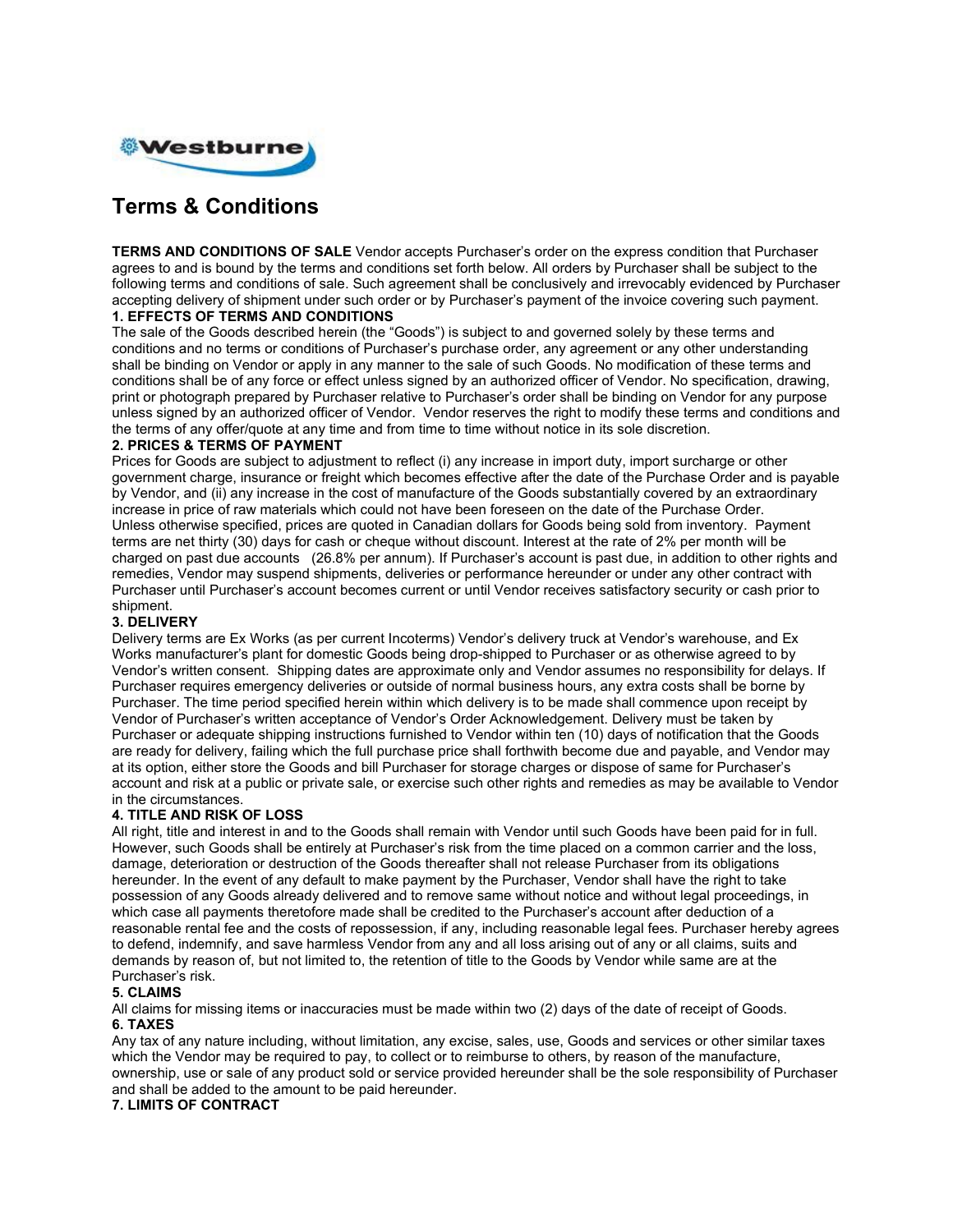Only the Goods specifically described on the reverse side hereof are subject to the terms and conditions herein. Unless expressly specified, installation, repair or other similar services are not included. Any services so specified shall be governed by the terms and conditions hereof.

#### **8. TECHNICAL DATA**

All drawings, descriptive matter, weights, dimensions and performance data submitted with or made a part of Vendor's Order Acknowledgement are based upon information furnished by the Purchaser in accordance with its requirements and Vendor assumes no responsibility for the accuracy of such information

# **9. FORCE MAJEURE**

For all purposes hereof, force majeure includes any act of God, war, mobilization, governmental regulation, strike, lockout, drought, flood, total or partial fire, obstruction of navigation, loss, damage or detention in transit, defective materials or delays by shippers, or other contingences or causes beyond Vendor's control which might prevent the manufacture, shipment or delivery of Goods covered hereby. Performance of Vendor's obligations may be suspended pending force majeure, without Vendor being responsible to Purchaser for any damages or losses resulting from such suspension.

#### **10. LIMITED WARRANTY**

Subject to the following, Vendor warrants that the Goods sold by it hereunder will conform to specifications and applicable industry standards and title will be clear from any security interests or encumbrances. Vendor shall ensure that Purchaser benefits from existing manufacturers' warranties and in no event shall Vendor's warranty exceed the warranty given by manufacturers' of the Goods including for any indemnification for intellectual property infringement. The sole obligation of Vendor under such warranty shall be to replace or repair as deemed appropriate by manufacturer and provide assistance to Purchaser for any claim made to manufacturer of the Goods. THE ABOVE IS THE SOLE AND EXCLUSIVE WARRANTY, EXPRESS OR IMPLIED, PROVIDED BY VENDOR AND IS IN LIEU OF ALL OTHER WARRANTIES, OF ANY NATURE WHATSOEVER, CONTRACTUAL, LEGAL, STATUTORY OR OTHER, AND WHETHER FOR MERCHANTABILITY, QUALITY, FITNESS OR OTHERWISE.

# **11. LIMITATION OF LIABILITY**

THE LIABILITY OF VENDOR WILL NOT UNDER ANY CIRCUMSTANCES EXCEED THE PURCHASE PRICE OF THE GOODS FURNISHED AND IN NO EVENT SHALL VENDOR BE LIABLE FOR ANY INDIRECT, CONSEQUENTIAL, SPECIAL, INCIDENTAL, EXEMPLARY OR CONTINGENT DAMAGES OR COMMERCIAL LOSS OF ANY KIND (INCLUDING DAMAGES FOR LOSS OF PROFITS) ALLEGEDLY SUSTAINED BY PURCHASER. Purchaser acknowledges that the allocation of risk set forth in these terms and conditions allows Vendor to provide the Goods at a lower cost, and Vendor would not enter into this transaction without these limitations on its liability.

## **12. INDEMNITY**

Purchaser agrees to indemnify and hold Vendor harmless with respect to any third party claims for personal injury (or death), property damage or other loss which claims are based upon defective or allegedly defective design, material or workmanship furnished by Vendor.

# **13. COMPLIANCE**

In accordance with the Vendor's commitments to ethics and social responsibility, Purchaser declares to: (a) operate in compliance with national and international laws, (b) comply with principles of fair competition, (c) reject all forms of anti-trust, bribery and corruption, and (d) directly or indirectly, not make any payment or gift to its customers, to government officials or to directors and employees of Vendor in a manner contrary to applicable laws. Purchaser acknowledges and confirms that it has received and read a copy of Vendor's Code of Conduct and Ethics Guide, which are also available on the Vendor's website.

In addition, Purchaser commits to being consistent with the principles of the Universal Declaration of Human Rights, the UN Global Compact and Convention on the Rights of the Child and Conventions of the International Labour Organization, to which Vendor adheres. Purchaser commits in particular: (i) to abide by human rights and freedoms and personal dignity, (ii) not to use child labour, forced labour or covert labour, (iii) not to discriminate between its employees on grounds prohibited by applicable law, (iv) not to use any mental or physical coercion, (v) to take reasonable action to prevent any psychological harassment and (vi) to put a stop to any psychological harassment situation in the workplace, (vii) to respect the laws in force related to employment, labour, pay equity, employment equity and health and safety. The parties agree that this provision constitutes Vendor's prerequisite for entering into this Agreement. Should Purchaser fail to meet its obligations and not remedy the situation within fifteen (15) days of a formal notice sent by Vendor, Purchaser's violation of any of the obligations contained in this Section 13 may be deemed by Vendor a material breach and the Agreement shall be automatically terminated. Purchaser shall defend, indemnify and hold Vendor harmless from all liabilities incurred as a result of any such violation and termination of the Agreement.

#### **14. EXPORT CONTROL**

Goods and associated materials supplied or licensed hereunder may be subject to various applicable export laws and regulations including export control, economic restrictions or trade embargoes imposed by any applicable governmental authority. It is the responsibility of the Purchaser to comply with all such laws and regulations. Purchaser shall defend, indemnify and hold harmless Vendor from any claims resulting from the breach of such laws and regulations. Purchaser shall undertake that all third parties receiving such supply from Purchaser comply with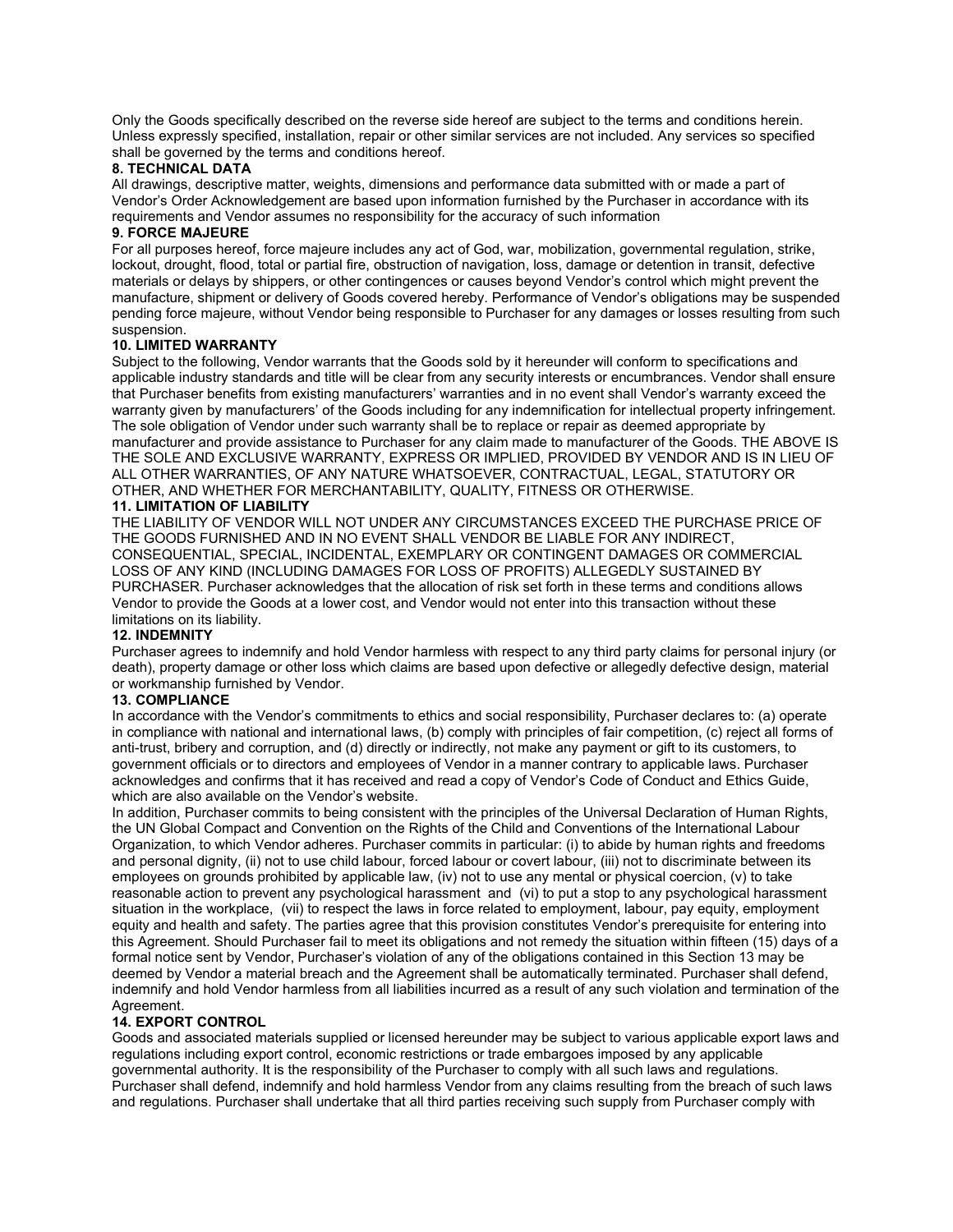this requirement. Notwithstanding any other provision to the contrary, if Canadian or provincial laws require export authorization for the export or re-export of any Good or associated technology, no delivery can be made until such export authorization is obtained, regardless of any otherwise promised delivery date, and Vendor will be relieved of any obligation relative to the delivery of the Good(s) subject to such delayed authorization without liability of any kind to Vendor. Further, if any required export authorization is denied, Vendor will be relieved of any further obligation relative to the sale and delivery of the Good(s) subject to such denial without liability of any kind Vendor. Purchaser shall defend, indemnify and hold Vendor harmless from any delays or any other losses arising out of Purchaser's failure to timely provide any export or import documentation. Vendor will not comply with boycott related requests except to the extent permitted by Canadian law and then only at Vendor's discretion.

# **15. ASSIGNMENT**

Purchaser shall not assign or transfer this agreement or any interest in, or monies under, it without the written consent of Vendor and any assignment made without such consent shall be null and void.

#### **16. GOVERNING LAW AND INVALIDITY**

Any provision hereof which is contrary to law will not invalidate any other provision thereof. The foregoing sets forth the sole and entire agreement between the parties with respect to the Goods supplied hereunder. These terms and conditions and the agreement evidenced thereby shall be governed by and interpreted in accordance with the laws of the province of Canada where the Goods are delivered. If deliveries are made outside Canada the governing laws shall be the laws of the Province where the Goods are shipped from. The United Nations Convention on Contracts for the International Sale of Goods shall not apply to this agreement or to any order.

#### **17. ENTIRE AGREEMENT**

These terms and conditions contain the complete and exclusive understanding between the Vendor and the Purchaser and no other agreements, understanding or proposal, written or oral, between the Vendor and the Purchaser shall be binding unless agreed to in writing by the Parties. Any additional or conflicting terms in any document generated by the Purchaser will not operate as an acceptance unless such terms are agreed upon in writing by the Vendor. These terms and conditions can only be amended by Vendor in accordance with Section 1 above or by a writing signed by the Parties.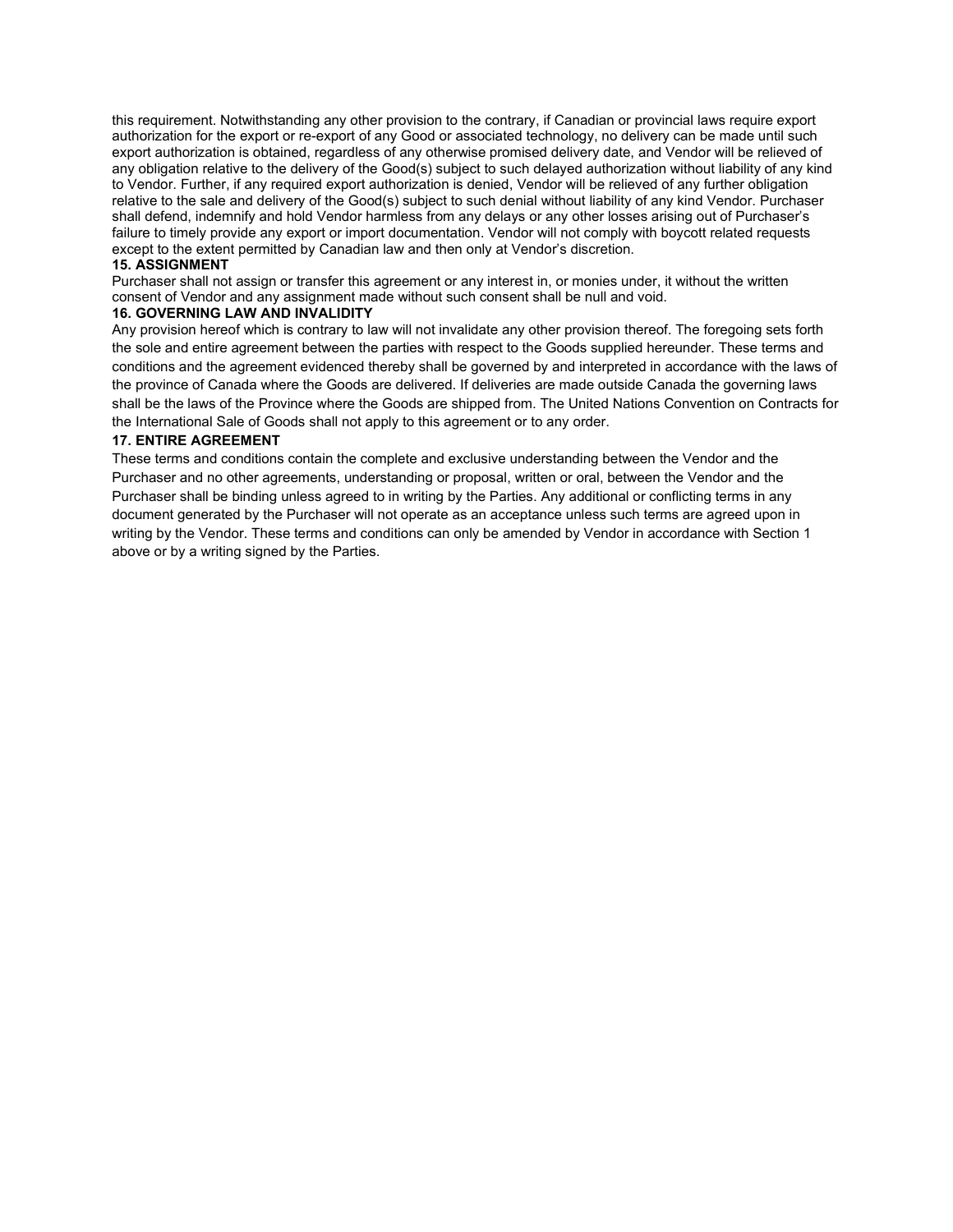

# **Conditions de vente**

#### **CONDITIONS DE VENTE**

Le vendeur accepte la commande de l'acheteur à la condition expresse que l'acheteur accepte les conditions établies ci-dessous et soit lié par elles. Toutes les commandes de l'acheteur seront soumises aux conditions de vente suivantes. Un tel accord sera attesté de manière irrévocable par l'acceptation par l'acheteur de la livraison de la commande ou par le paiement par l'acheteur de la facture.

#### **1. EFFETS DES CONDITIONS**

La vente des produits décrits aux présentes (les « produits ») est soumise à ces conditions et régie uniquement par elles et aucune condition liée au bon de commande de l'acheteur, aucun accord ni aucune autre entente ne liera le vendeur ni ne s'appliquera de quelque manière à la vente de tels produits. Aucune modification de ces conditions ne sera exécutoire à moins d'être signée par un agent autorisé du vendeur. Aucun devis, dessin, imprimé ou photo préparée par l'acheteur relativement à sa commande ne liera le vendeur. Le vendeur se réserve le droit, à sa discrétion, de modifier sans préavis ces termes et conditions et les termes de toute offre / proposition à tout moment et de temps à autre.

# **2. PRIX & MODALITÉS DE PAIEMENT**

Les prix des produits sont sujets à ajustement pour refléter (i) toute augmentation des droits d'importation, de la surtaxe d'importation ou de toute autre charge gouvernementale, de l'assurance ou du fret qui prend effet après la date du bon de commande et qui est payable par le vendeur, et (ii) toute augmentation du coût de fabrication des produits substantiellement couverte par une augmentation extraordinaire du prix des matières premières qui n'aurait pas pu être prévue à la date du bon de commande.

Sauf indication contraire, les prix sont indiqués en dollars canadiens pour les produits vendus à même les stocks ou envoyés directement à l'acheteur par le fabricant (franco camion au point d'expédition). Les modalités de paiement sont net trente (30) jours pour le paiement au comptant ou par chèque sans escompte. L'intérêt au taux de 2 % par mois sera imputé aux comptes en souffrance (26,8 % par année). Si le compte de l'acheteur est en souffrance, en plus des autres droits et recours, le vendeur peut suspendre les livraisons ou l'exécution en vertu des présentes ou de tout autre contrat avec l'acheteur jusqu'à ce que son compte soit en règle ou que le vendeur reçoive une garantie ou un montant suffisant avant l'expédition.

#### **3. LIVRAISON**

Les modalités de livraison sont EX Works départ usine (selon les Incoterms en vigueur) le camion de livraison du vendeur dans l'entrepôt du vendeur, et EX Works l'usine du fabricant pour les produits locaux livrés directement à l'acheteur, ou tel que consenti autrement par écrit par le vendeur. Les dates d'expédition sont approximatives et le vendeur n'assume aucune responsabilité pour les retards. Si l'acheteur demande des livraisons urgentes ou en dehors des heures d'ouverture habituelles, il en assumera les frais supplémentaires. Le délai prévu indiqué aux présentes, durant lequel la livraison doit être faite, commencera dès réception par le vendeur de l'acceptation écrite par l'acheteur de l'accusé de réception de la commande. La livraison doit être prise par l'acheteur ou des directives adéquates d'expédition fournies au vendeur dans les dix (10) jours suivant l'avis indiquant que les produits sont prêts à livrer, faute de quoi le prix d'achat complet sera immédiatement dû et exigible et le vendeur pourra, à son gré, entreposer les produits et imputer des frais d'entreposage ou en disposer pour le compte de l'acheteur et à ses risques lors d'une vente publique ou privée, ou exercer tous autres droits et recours à la disposition du vendeur dans les circonstances.

#### **4. TITRE DE PROPRIÉTÉ ET RISQUE DE PERTE**

Tous les droits, titres de propriété et intérêts liés aux produits subsisteront pour le vendeur jusqu'à ce que les produits aient été payés intégralement. Cependant, le risque de perte de tels produits sera entièrement assumé par l'acheteur à compter du moment où ils seront confiés à un transporteur public et les pertes, les dommages, la détérioration ou la destruction des produits par la suite ne dégageront pas l'acheteur de ses obligations en vertu des présentes. En cas de défaut de paiement, le vendeur aura le droit de prendre possession de tous produits déjà livrés et de retirer ceux-ci sans avis et sans procédure judiciaire, auquel cas tous les paiements jusque-là versés seront crédités au compte de l'acheteur après déduction de frais de location raisonnables et des coûts de reprise de possession, le cas échéant, y compris les frais juridiques. L'acheteur accepte par les présentes de défendre, d'indemniser et de mettre à couvert le vendeur relativement à toutes réclamations, poursuites et autres demandes en raison, mais sans s'y limiter, de la conservation du titre de propriété des produits par le vendeur alors que le risque s'y rapportant est assumé par l'acheteur.

#### **5. RÉCLAMATION**

Toute réclamation relative à un envoi incomplet ou à des inexactitudes doit être faite dans les deux (2) jours de la date de réception des produits.

# **6. TAXES**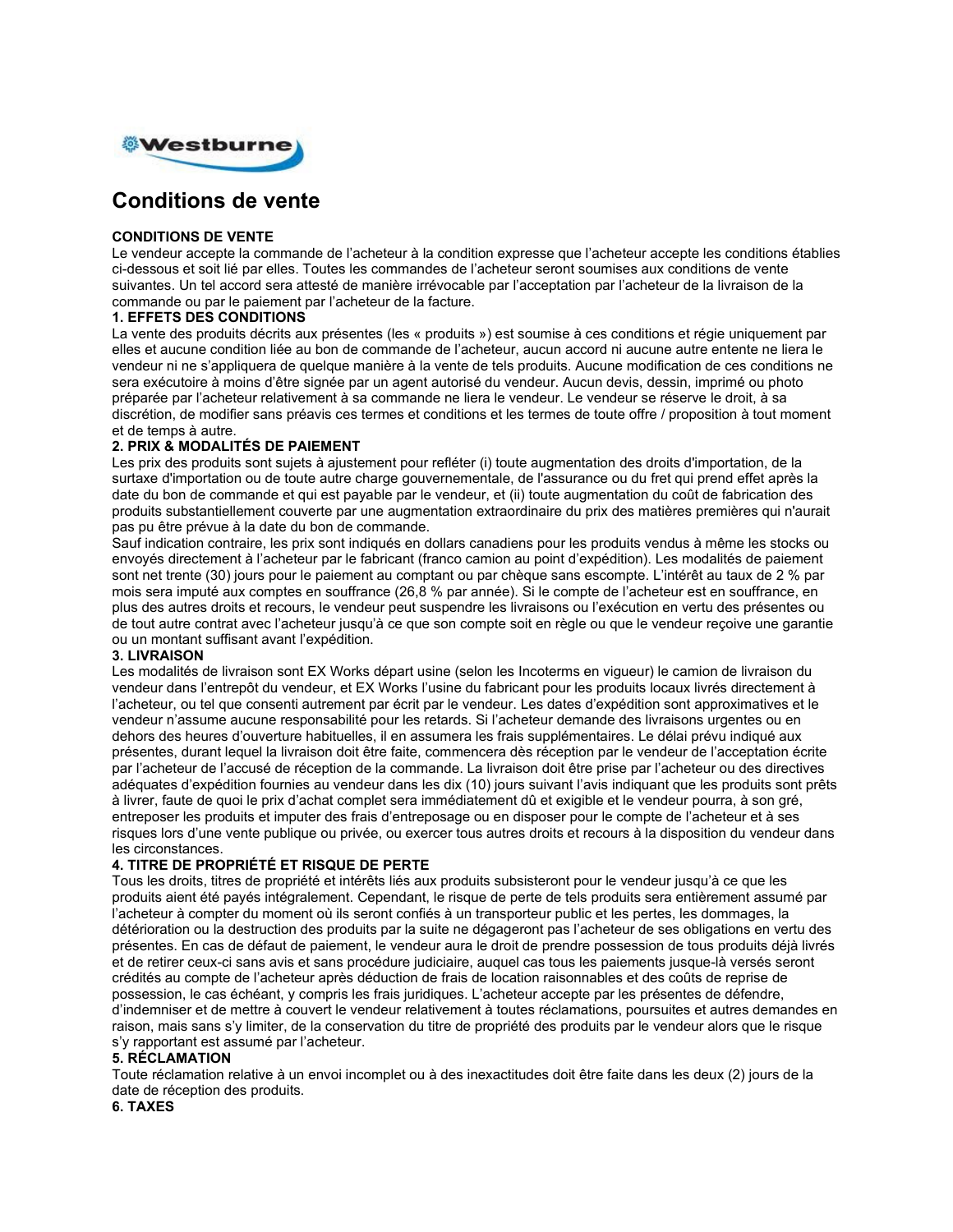Toute taxe de quelque nature y compris, mais sans s'y limiter, toute taxe d'accise, de vente, d'utilisation, sur les produits et services ou autre taxe semblable que le vendeur pourrait devoir payer, percevoir ou rembourser à d'autres, en raison de la fabrication, de la propriété, de l'utilisation ou de la vente de tout produit vendu ou service offert en vertu des présentes sera la responsabilité de l'acheteur et sera ajouté au montant à payer en vertu des présentes.

#### **7. LIMITES DU CONTRAT**

Seuls les produits expressément décrits au verso des présentes sont soumis aux conditions des présentes. Sauf indication expresse, l'installation, la réparation ou tout autre service semblable ne sont pas inclus. Tout service ainsi précisé sera régi par les conditions des présentes.

# **8. DONNÉES TECHNIQUES**

Tous les dessins, textes descriptifs, dimensions et données de rendement soumis avec l'accusé de réception du bon de commande du vendeur, ou intégrés à celui-ci, sont fondés sur les renseignements fournis par l'acheteur conformément à ses exigences et le vendeur n'assume aucune responsabilité concernant l'exactitude de ces renseignements.

#### **9. FORCE MAJEURE**

Aux fins des présentes, les cas de force majeure incluent tous acte de Dieu, guerre, mobilisation, réglementation publique, grève, lock-out, sécheresse, inondation, incendie total ou partiel, entrave à la navigation, perte, dommage ou retenue en transit, matériaux défectueux ou retards par les expéditeurs ou autres éventualités hors du contrôle du vendeur qui pourraient empêcher la fabrication, l'expédition ou la livraison des produits couvertes par les présentes. L'exécution des obligations du vendeur peut être suspendue en cas de force majeure, sans que le vendeur ne soit responsable envers l'acheteur de tout dommage ou de toute perte découlant d'un tel délai.

#### **10. GARANTIE LIMITÉE**

Sous réserve de ce qui suit, le vendeur garantit que les produits vendus par lui en vertu des présentes seront conformes aux devis et normes applicables du secteur d'activité et que le titre de propriété sera libre de tout droit de sûreté ou lien. Le vendeur s'assurera que l'acheteur bénéficie des garanties existantes des fabricants et en aucun cas la garantie du vendeur ne dépassera la garantie donnée par les fabricants des produits incluant l'indemnisation en matière de propriété intellectuelle. La seule obligation du vendeur en vertu d'une telle garantie sera de remplacer ou de réparer les produits comme le fabricant le jugera nécessaire et de soutenir l'acheteur relativement à toute réclamation au fabricant. LA GARANTIE CI-DESSUS EST LA SEULE GARANTIE EXCLUSIVE, EXPRESSE OU TACITE, FOURNIE PAR LE VENDEUR ET ELLE REMPLACE TOUTES LES AUTRES GARANTIES, DE QUELQUE NATURE QUE CE SOIT, CONTRACTUELLE, JURIDIQUE, RÉGLEMENTAIRE OU AUTRE, À DES FINS DE COMMERCIALITÉ, DE QUALITÉ, DE COMPATIBILITÉ OU AUTREMENT.

#### **11. LIMITATION DE RESPONSABILITÉ**

LA RESPONSABILITÉ DU VENDEUR NE DÉPASSERA EN AUCUN CAS LE PRIX D'ACHAT DES PRODUITS FOURNIS ET EN AUCUN CAS LE VENDEUR NE SERA RESPONSABLE DE TOUT DOMMAGE INDIRECT, CONSÉCUTIF, SPÉCIAL, ACCESSOIRE OU PUNITIF OU DE LA PERTE COMMERCIALE QUELLE QU'EN SOIT LA NATURE (Y COMPRIS LES DOMMAGES POUR PERTES DE PROFITS) PRÉTENDUMENT SUBIS PAR L'ACHETEUR. L'acheteur reconnait que la répartition des risques énoncée dans les présentes permet au vendeur de fournir des produits à un coût inférieur, et le vendeur ne conclurait pas cette transaction sans ces limitations de responsabilité.

#### **12. INDEMNITÉ**

L'acheteur accepte d'indemniser et de mettre à couvert le vendeur à l'égard de toute réclamation de tiers liée à un préjudice corporel (ou décès), à un dommage matériel ou à une autre perte, ladite réclamation s'appuyant sur une conception, un matériau ou une qualité d'exécution défectueux ou prétendument défectueux fournis par le vendeur. **13. CONFORMITÉ**

Conformément aux engagements du vendeur en matière d'éthique et de responsabilité sociale, l'acheteur déclare: (a) agir en conformité avec les lois nationales et internationales, (b) respecter les principes de la concurrence loyale, (c) rejeter toute forme de de corruption et de paiement illicite, et (d) directement ou indirectement, n'effectuer aucun paiement ou cadeau à ses clients, aux fonctionnaires du gouvernement ou aux directeurs et employés du vendeur d'une manière contraire aux lois applicables. L'acheteur reconnaît et confirme qu'il a reçu et lu une copie du Code de Conduite et du Guide d'Éthique du vendeur, qui sont également disponibles sur le site web du vendeur.

En outre, l'acheteur s'engage à être conforme aux principes de la Déclaration universelle des droits de l'homme, du Pacte mondial des Nations unies et de la Convention relative aux droits de l'enfant, ainsi qu'aux conventions de l'Organisation internationale du travail, auxquelles le vendeur adhère. L'acheteur s'engage en particulier : (i) à respecter les droits et libertés de l'homme et la dignité de la personne, (ii) à ne pas recourir au travail des enfants, au travail forcé ou au travail dissimulé, (iii) à ne pas faire de discrimination entre ses employés pour des motifs interdits par le droit applicable, (iv) à ne pas utiliser de contrainte mentale ou physique, (v) à prendre des mesures raisonnables pour prévenir tout harcèlement psychologique et (vi) à mettre un terme à toute situation de harcèlement psychologique sur le lieu de travail, (vii) à respecter les lois en vigueur en matière d'emploi, de travail, d'équité salariale, d'équité en matière d'emploi et de santé et sécurité. Les parties conviennent que cette disposition constitue la condition préalable à la conclusion du présent contrat par le vendeur. Si l'acheteur ne remplit pas ses obligations et ne remédie pas à la situation dans les quinze (15) jours suivant l'envoi d'une mise en demeure par le vendeur, la violation par l'acheteur de